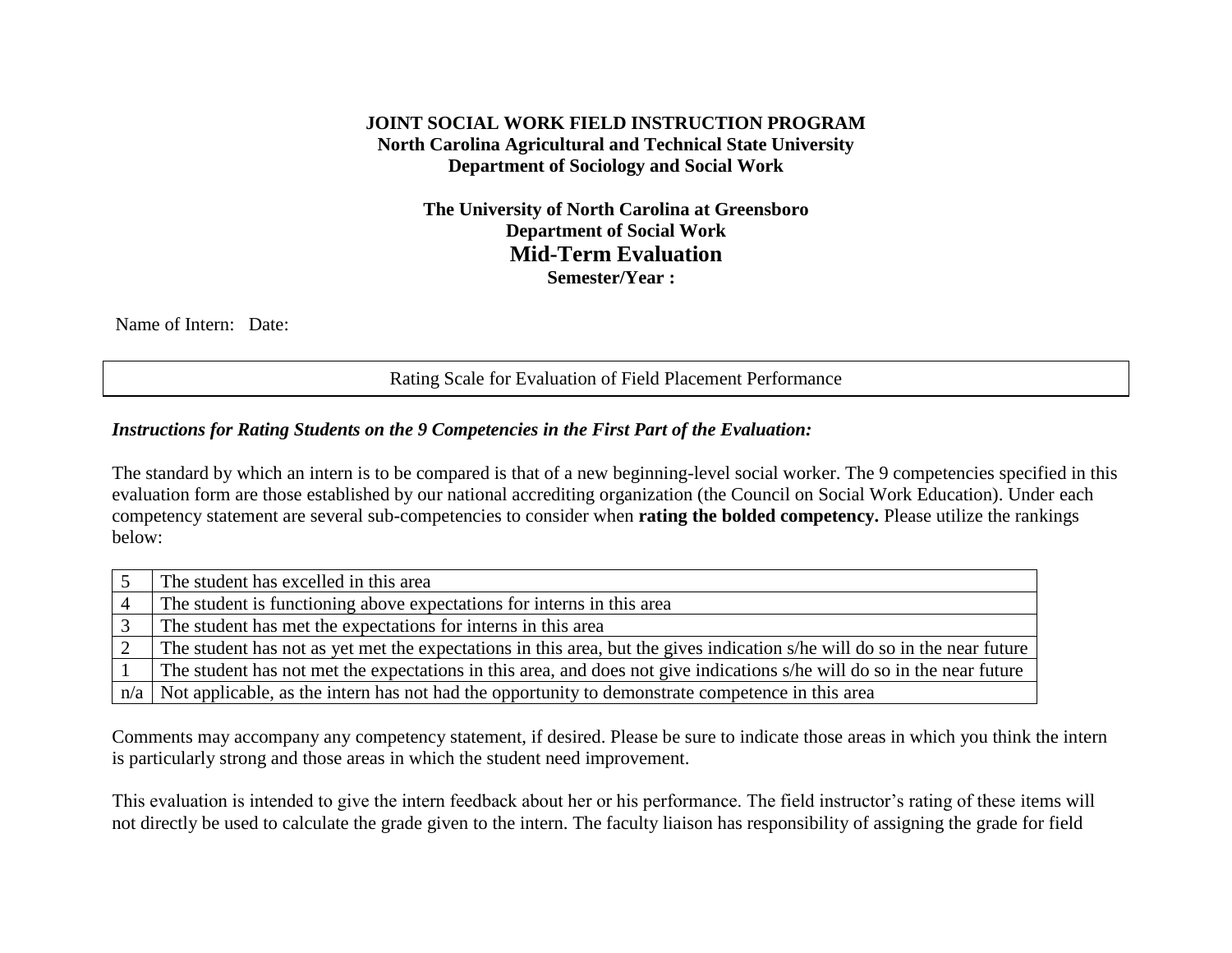instruction. The grade that is assigned will be based on: **the faculty liaison's overall evaluation of the student's performance in field placement in conjunction with the field instructor's evaluation and other submitted materials such as: intern logs; seminar participation; papers that integrate field with classroom instruction.**

If you prefer to use another evaluation system **in addition** to this form to evaluate a student's performance, please discuss this with the faculty liaison.

#### **Competency 1: Demonstrate Ethical and Professional Behavior.**

Social workers understand the value base of the profession and its ethical standards, as well as relevant laws and regulations that may impact practice at the micro, mezzo, and macro levels. Social workers understand frameworks of ethical decision-making and how to apply principles of critical thinking to those frameworks in practice, research, and policy arenas. Social workers recognize personal values and the distinction between personal and professional values. They also understand how their personal experiences and affective reactions influence their professional judgment and behavior. Social workers understand the profession's history, its mission, and the roles and responsibilities of the profession. Social Workers also understand the role of other professions when engaged in inter-professional teams. Social workers recognize the importance of life-long learning and are committed to continually updating their skills to ensure they are relevant and effective. Social workers also understand emerging forms of technology and the ethical use of technology in social work practice.

|     | <b>Behaviors</b>                                                        | <b>Student</b> | <b>Instructor</b> | <b>Student</b> | <b>Instructor</b> |
|-----|-------------------------------------------------------------------------|----------------|-------------------|----------------|-------------------|
|     |                                                                         | rating         | rating            | comments       | comments          |
| (1) | Make ethical decisions by applying standards of the National            | Please         | Please            |                |                   |
|     | Association of Social Workers Code of Ethics, relevant laws and         | choose         | choose            |                |                   |
|     | regulations, models for ethical and principled decision making, ethical |                |                   |                |                   |
|     | conduct of research and additional codes of ethic as appropriate to     |                |                   |                |                   |
|     | context and, as applicable, of the International Federation of Social   |                |                   |                |                   |
|     | Workers/International Association of Schools of Social Work Ethics      |                |                   |                |                   |
|     | in Social Work Statement of Principles.                                 |                |                   |                |                   |
| (2) | Practice personal reflection and self-correction to assure continual    | Please         | Please            |                |                   |
|     | professional development.                                               | choose         | choose            |                |                   |
| (3) | Attend to professional roles, responsibilities, relationships and       | Please         | Please            |                |                   |
|     | boundaries.                                                             | choose         | choose            |                |                   |
| (4) | Demonstrate professional demeanor in behavior, appearance, and oral     | Please         | Please            |                |                   |
|     | and written communication.                                              | choose         | choose            |                |                   |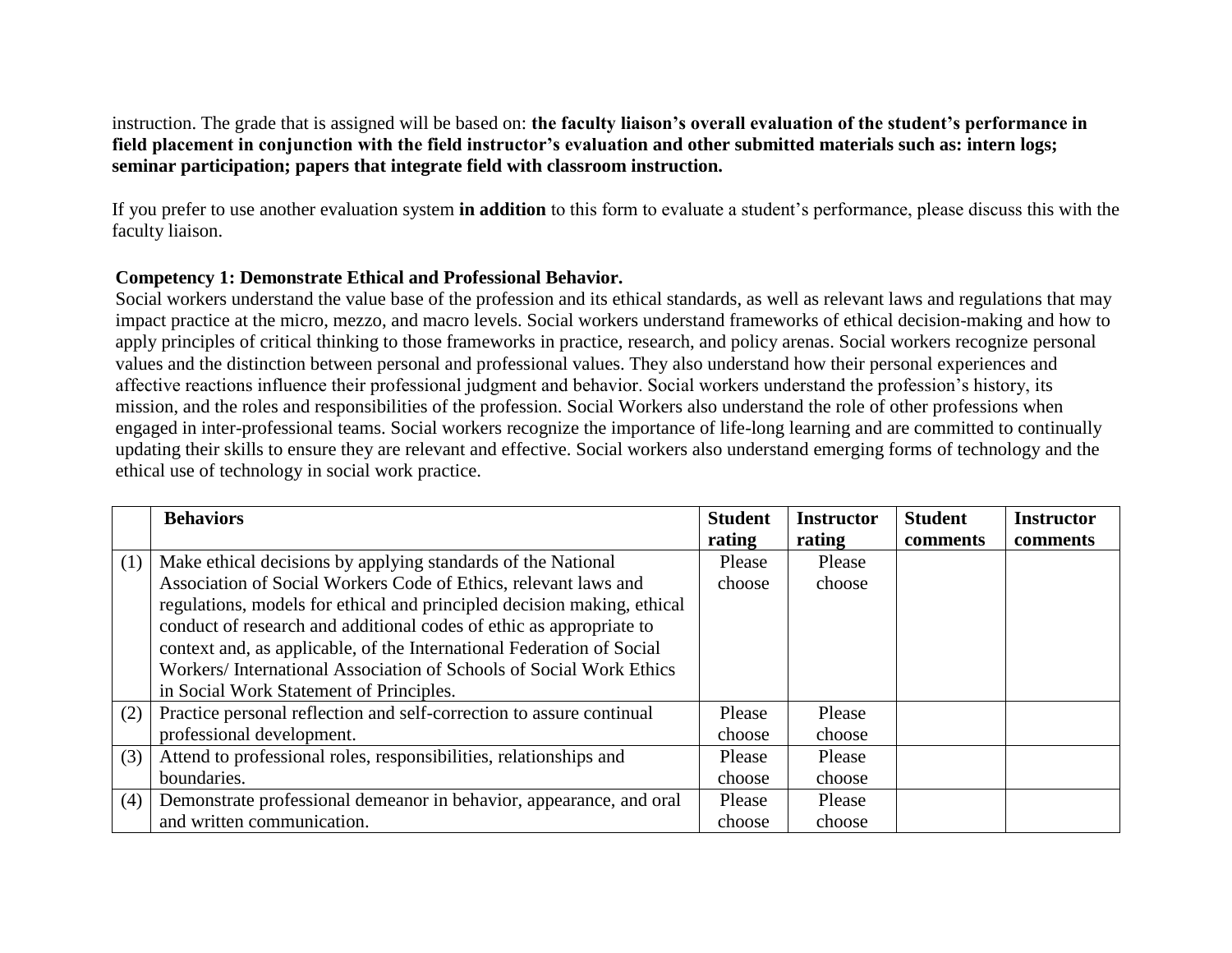| (5) | Engage in career-long learning.                                      | Please | Please |  |
|-----|----------------------------------------------------------------------|--------|--------|--|
|     |                                                                      | choose | choose |  |
| (6) | Use technology ethically and appropriately to facilitate practice    | Please | Please |  |
|     | outcomes.                                                            | choose | choose |  |
| (7) | Recognize and manage personal values in a way that allows            | Please | Please |  |
|     | professional values to guide practice.                               | choose | choose |  |
| (8) | Tolerate ambiguity in resolving ethical conflicts.                   | Please | Please |  |
|     |                                                                      | choose | choose |  |
| (9) | Use supervision and consultation to guide professional judgement and | Please | Please |  |
|     | behavior.                                                            | choose | choose |  |

**Competency 2: Engage Diversity and Difference in Practice.** Social workers understand how diversity and difference characterize and shape the human experience and are critical to the formation of identity. The dimensions of diversity are understood as the intersectionality of multiple factors including but not limited to age, class, color, culture, disability and ability, ethnicity, gender, gender identity and expression, immigration status, marital status, political ideology, race, religion/spirituality, sex, sexual orientation, and tribal sovereign status. Social workers understand that, as a consequence of difference, a person's life experiences may include oppression, poverty, marginalization, and alienation as well as privilege, power, and acclaim. Social workers also understand the forms and mechanisms of oppression and discrimination and recognize the extent to which a culture's structures and values, including social, economic, political, and cultural exclusions, may oppress, marginalize, alienate, or create privilege and power.

|      | <b>Behaviors</b>                                             | <b>Student</b> | <b>Instructor</b> | <b>Student</b> | <b>Instructor</b> |
|------|--------------------------------------------------------------|----------------|-------------------|----------------|-------------------|
|      |                                                              | rating         | rating            | comments       | comments          |
| (10) | Recognize and communicate their understanding of the         | Please         | Please            |                |                   |
|      | importance of difference in shaping life experiences.        | choose         | choose            |                |                   |
| (11) | Present and view themselves as learners and engage those     | Please         | Please            |                |                   |
|      | with whom they work as informants.                           | choose         | choose            |                |                   |
| (12) | Gain sufficient self-awareness to eliminate the influence of | Please         | Please            |                |                   |
|      | personal biases and values in working with diverse groups.   | choose         | choose            |                |                   |
| (13) | Recognize the extent to which a culture's structures and     | Please         | Please            |                |                   |
|      | values may oppress, marginalize, alienate, or create or      | choose         | choose            |                |                   |
|      | enhance privilege and power.                                 |                |                   |                |                   |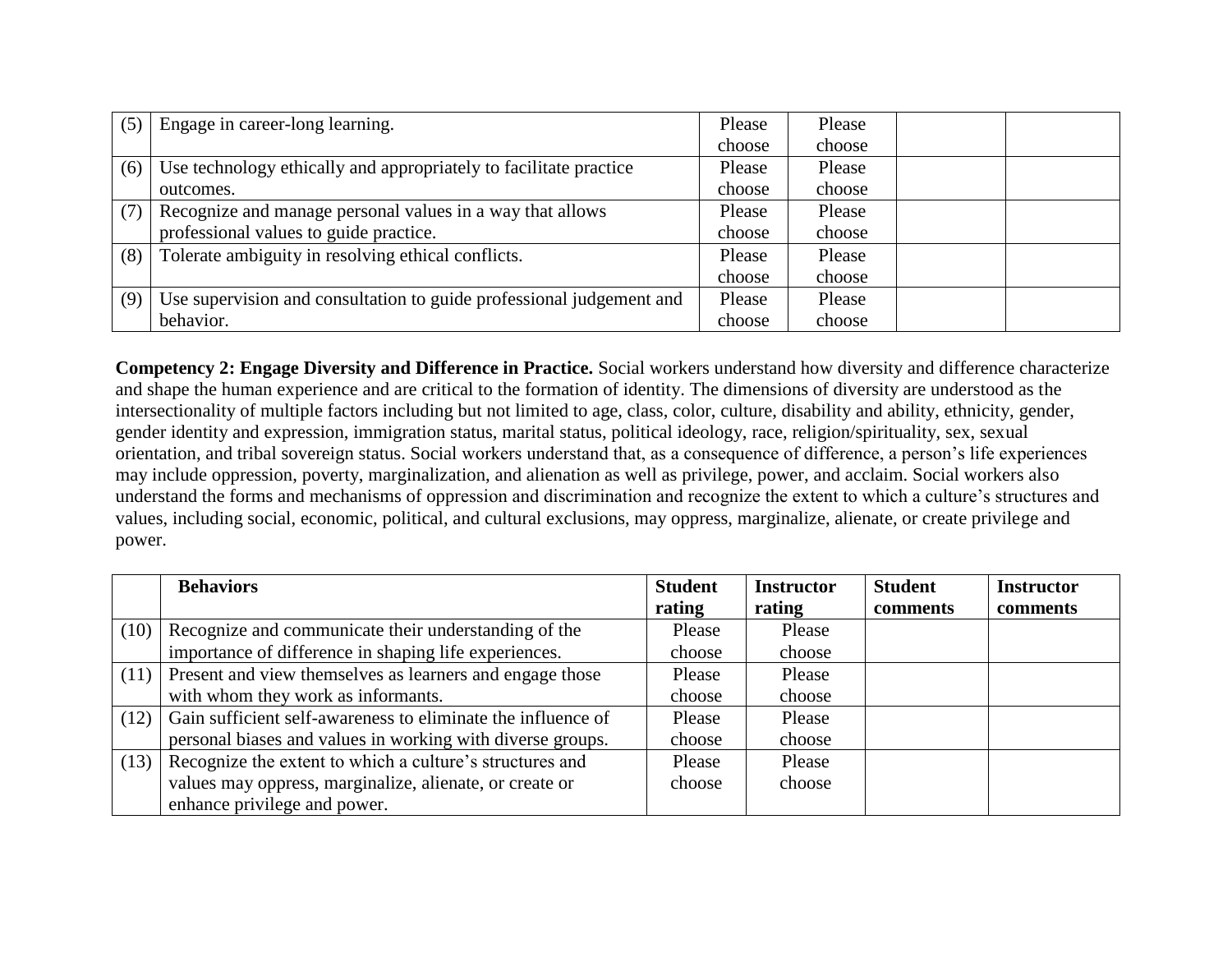| mechanisms<br>the<br>and<br>r and<br>Jnderstand<br>$\Omega$<br>oppression<br>torms | <sup>o</sup> lease | <sup>o</sup> lease |  |
|------------------------------------------------------------------------------------|--------------------|--------------------|--|
| crimination.<br>disc.                                                              | ehoose             | choose             |  |

**Competency 3: Advance Human Rights and Social, Economic, and Environmental Justice.** Social workers understand that every person regardless of position in society has fundamental human rights such as freedom, safety, privacy, an adequate standard of living, health care, and education. Social workers understand the global interconnections of oppression and human rights violations, and are knowledgeable about theories of human need and social justice and strategies to promote social and economic justice and human rights. Social workers understand strategies designed to eliminate oppressive structural barriers to ensure that social goods, rights, and responsibilities are distributed equitably and that civil, political, environmental, economic, social, and cultural human rights are protected.

|      | <b>Behaviors</b>                                              | <b>Student</b> | <b>Instructor</b> | <b>Student</b> | <b>Instructor</b> |
|------|---------------------------------------------------------------|----------------|-------------------|----------------|-------------------|
|      |                                                               | rating         | rating            | comments       | comments          |
| (15) | Apply their understanding of social, economic and             | Please         | Please            |                |                   |
|      | environmental justice to advocate for human rights at the     | choose         | choose            |                |                   |
|      | individual and system levels.                                 |                |                   |                |                   |
| (16) | Engage in practices that advance social and economic justice. | Please         | Please            |                |                   |
|      |                                                               | choose         | choose            |                |                   |

**Competency 4: Engage In Practice-informed Research and Research-informed Practice.** Social workers understand quantitative and qualitative research methods and their respective roles in advancing a science of social work and in evaluating their practice. Social workers know the principles of logic, scientific inquiry, and culturally informed and ethical approaches to building knowledge. Social workers understand that evidence that informs practice derives from multi-disciplinary sources and multiple ways of knowing. They also understand the processes for translating research findings into effective practice.

|      | <b>Behaviors</b>                                                  | <b>Student</b> | <b>Instructor</b> | <b>Student</b> | <b>Instructor</b> |
|------|-------------------------------------------------------------------|----------------|-------------------|----------------|-------------------|
|      |                                                                   | rating         | rating            | comments       | comments          |
| (17) | Distinguish, appraise, integrate, and analyze multiple sources of | Please         | Please            |                |                   |
|      | knowledge, including quantitative and qualitative research        | choose         | choose            |                |                   |
|      | methods and findings, and practice wisdom.                        |                |                   |                |                   |
| (18) | Gain self-awareness to minimize the influence of personal         | Please         | Please            |                |                   |
|      | biases and values in working with diverse groups                  | choose         | choose            |                |                   |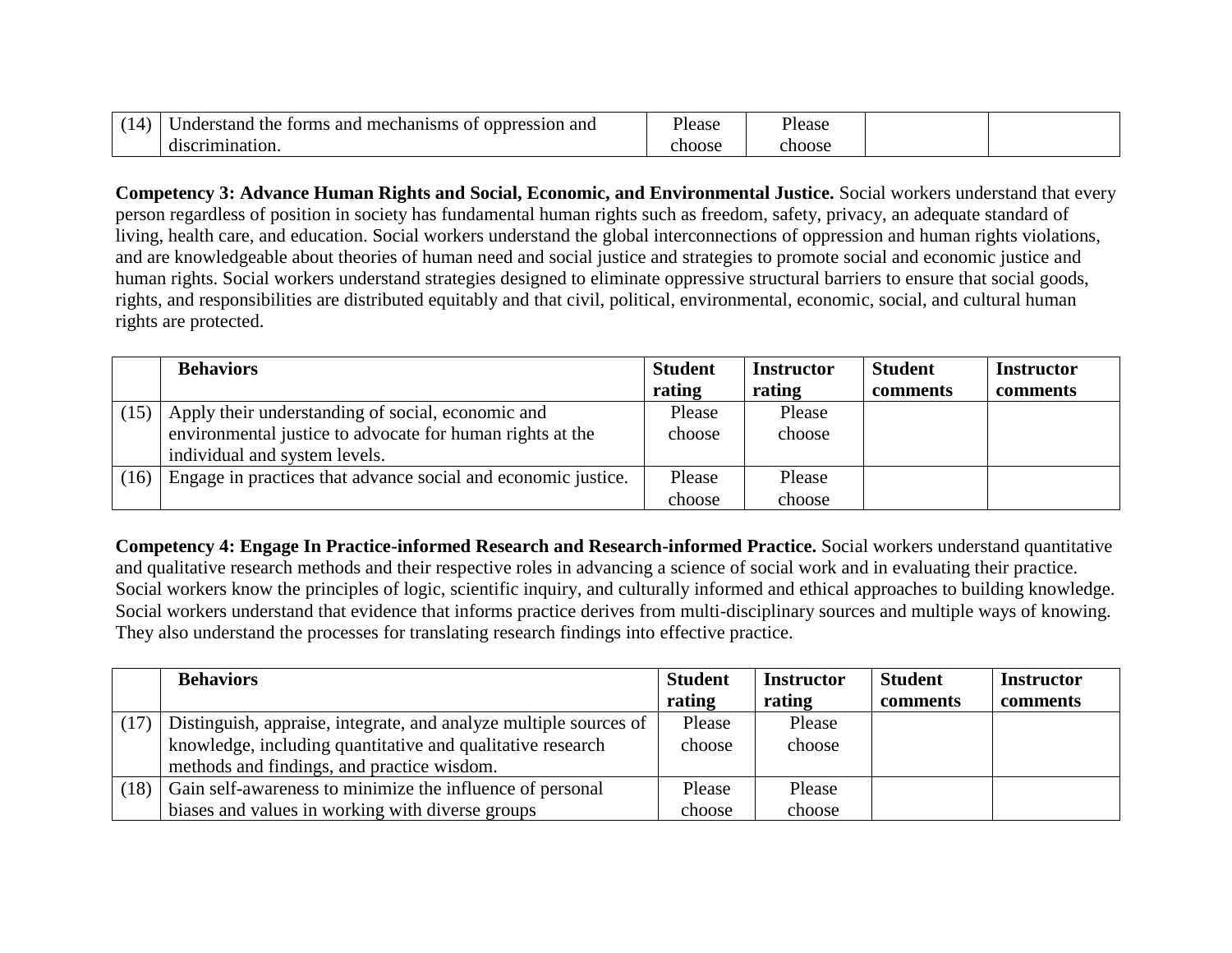| (19) | Use and translate research evidence to inform and improve | Please | Please |  |
|------|-----------------------------------------------------------|--------|--------|--|
|      | . policy.<br>and service delivery.<br>practice.           | choose | choose |  |

### **Competency 5: Engage in Policy Practice.**

|      | <b>Behaviors</b>                                                     | <b>Student</b> | <b>Instructor</b> | <b>Student</b> | <b>Instructor</b> |
|------|----------------------------------------------------------------------|----------------|-------------------|----------------|-------------------|
|      |                                                                      | rating         | rating            | comments       | comments          |
| (20) | Identify social policies at the local, state, and federal levels and | Please         | Please            |                |                   |
|      | emerging societal trends (changing locales, populations, scientific  | choose         | choose            |                |                   |
|      | and technological developments) that impact well-being, service      |                |                   |                |                   |
|      | delivery, and access to social services.                             |                |                   |                |                   |
| (21) | Assess how social welfare and economic policies impact the           | Please         | Please            |                |                   |
|      | delivery of and access to social services.                           | choose         | choose            |                |                   |
| (22) | Apply critical thinking to analyze, formulate, and advocate for      | Please         | Please            |                |                   |
|      | policies that advance human rights and social, economic, and         | choose         | choose            |                |                   |
|      | environmental justice.                                               |                |                   |                |                   |

#### **Competency 6: Engage with Individuals, Families, Groups, Organizations, and Communities.**

|      | <b>Behaviors</b>                                                   | <b>Student</b> | <b>Instructor</b> | <b>Student</b> | <b>Instructor</b> |
|------|--------------------------------------------------------------------|----------------|-------------------|----------------|-------------------|
|      |                                                                    | rating         | rating            | comments       | comments          |
| (23) | Critique/analyze and apply knowledge of human behavior and the     | Please         | Please            |                |                   |
|      | environment, person in environment, and other multi-disciplinary   | choose         | choose            |                |                   |
|      | theoretical frameworks to engage with clients and constituencies.  |                |                   |                |                   |
| (24) | Substantively and affectively prepare for action with individuals, | Please         | Please            |                |                   |
|      | families, groups, organizations, and communities.                  | choose         | choose            |                |                   |
| (25) | Use empathy, reflection and interpersonal skills to effectively    | Please         | Please            |                |                   |
|      | engage diverse clients and constituencies.                         | choose         | choose            |                |                   |

**Competency 7: Assess Individuals, Families, Groups, Organizations, and Communities.** Social workers understand that assessment is an ongoing component of the dynamic and interactive process of social work practice with, and on behalf of, diverse individuals, families, groups, organizations, and communities. Social workers understand theories of human behavior and the social environment, and critically evaluate and apply this knowledge in the assessment of diverse clients and constituencies, including individuals, families, groups, organizations, and communities. Social workers understand methods of assessment with diverse clients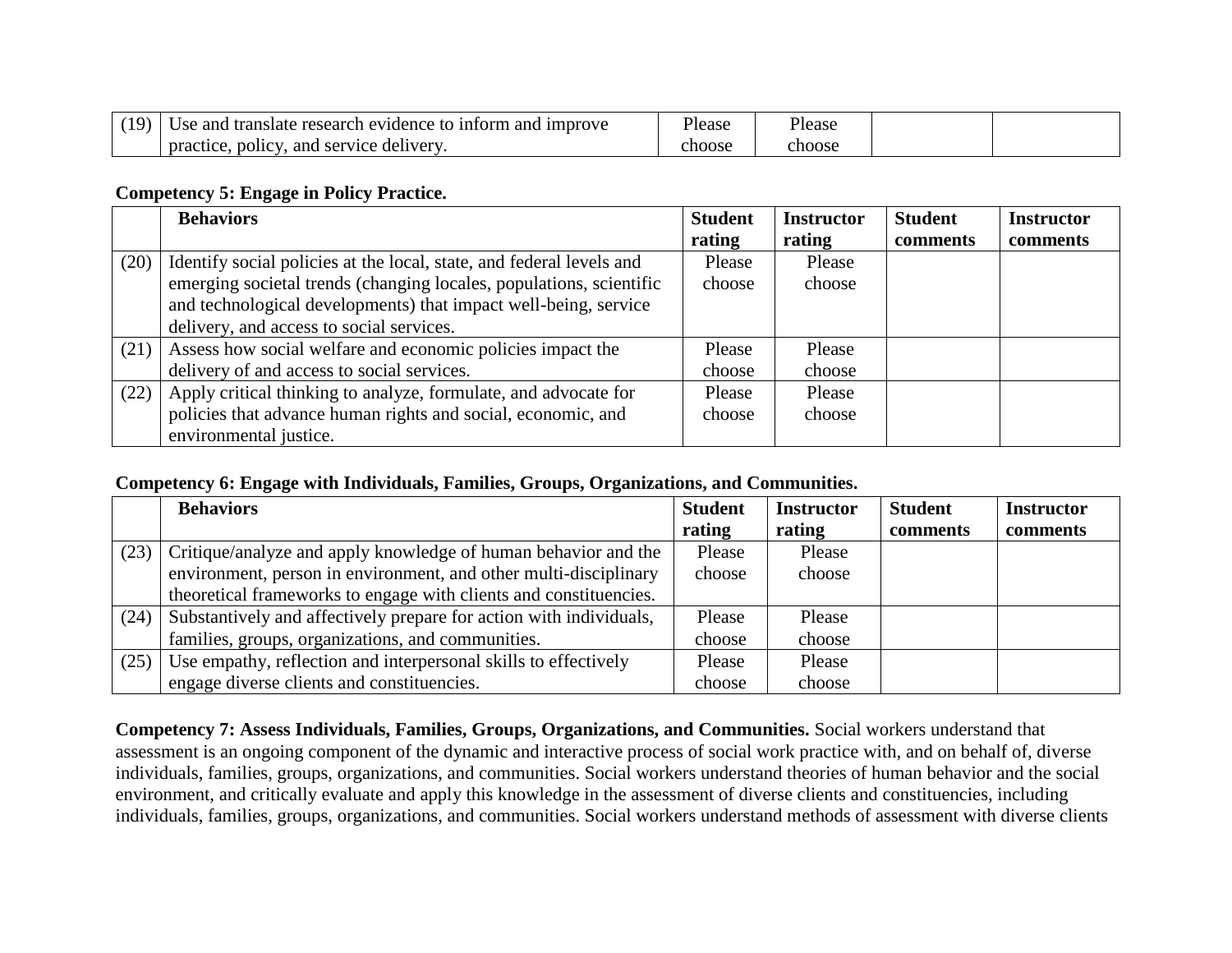and constituencies to advance practice effectiveness. Social workers recognize the implications of the larger practice context in the assessment process and value the importance of inter-professional collaboration in this process. Social workers understand how their personal experiences and affective reactions may affect their assessment and decision-making.

|      | <b>Behaviors</b>                                                    | <b>Student</b> | <b>Instructor</b> | <b>Student</b>  | <b>Instructor</b> |
|------|---------------------------------------------------------------------|----------------|-------------------|-----------------|-------------------|
|      |                                                                     | rating         | rating            | <b>comments</b> | comments          |
| (26) | Collect, organize, and interpret client data.                       | Please         | Please            |                 |                   |
|      |                                                                     | choose         | choose            |                 |                   |
| (27) | Analyze and apply assessment models, knowledge of human             | Please         | Please            |                 |                   |
|      | behavior and the environment, person in environment, and other      | choose         | choose            |                 |                   |
|      | multi-disciplinary theoretical frameworks to engage with clients    |                |                   |                 |                   |
|      | and constituencies.                                                 |                |                   |                 |                   |
| (28) | Develop a mutually agreed-on intervention goals and objectives      | Please         | Please            |                 |                   |
|      | based on the critical assessment of strengths, needs, and           | choose         | choose            |                 |                   |
|      | challenges with on clients and constituencies                       |                |                   |                 |                   |
| (29) | Select appropriate intervention strategies based on the assessment, | Please         | Please            |                 |                   |
|      | research knowledge, and values and preferences of clients and       | choose         | choose            |                 |                   |
|      | constituencies.                                                     |                |                   |                 |                   |

**Competency 8: Intervene with Individuals, Families, Groups, Organizations, and Communities.** Social workers understand that intervention is an ongoing component of the dynamic and interactive process of social work practice with, and on behalf of, diverse individuals, families, groups, organizations, and communities. Social workers are knowledgeable about evidence-informed interventions to achieve the goals of clients and constituencies, including individuals, families, groups, organizations, and communities. Social workers understand theories of human behavior and the social environment, and critically evaluate and apply this knowledge to effectively intervene with clients and constituencies. Social workers understand methods of identifying, analyzing and implementing evidence-informed interventions to achieve client and constituency goals. Social workers value the importance of inter-professional teamwork and communication in interventions, recognizing that beneficial outcomes may require interdisciplinary, inter-professional, and inter-organizational collaboration.

| <b>Behaviors</b> | <b>Student</b> | Instructor | Stı<br>ıden. | Instructor |
|------------------|----------------|------------|--------------|------------|
|                  | rating         | rating     | comments     | _comment.  |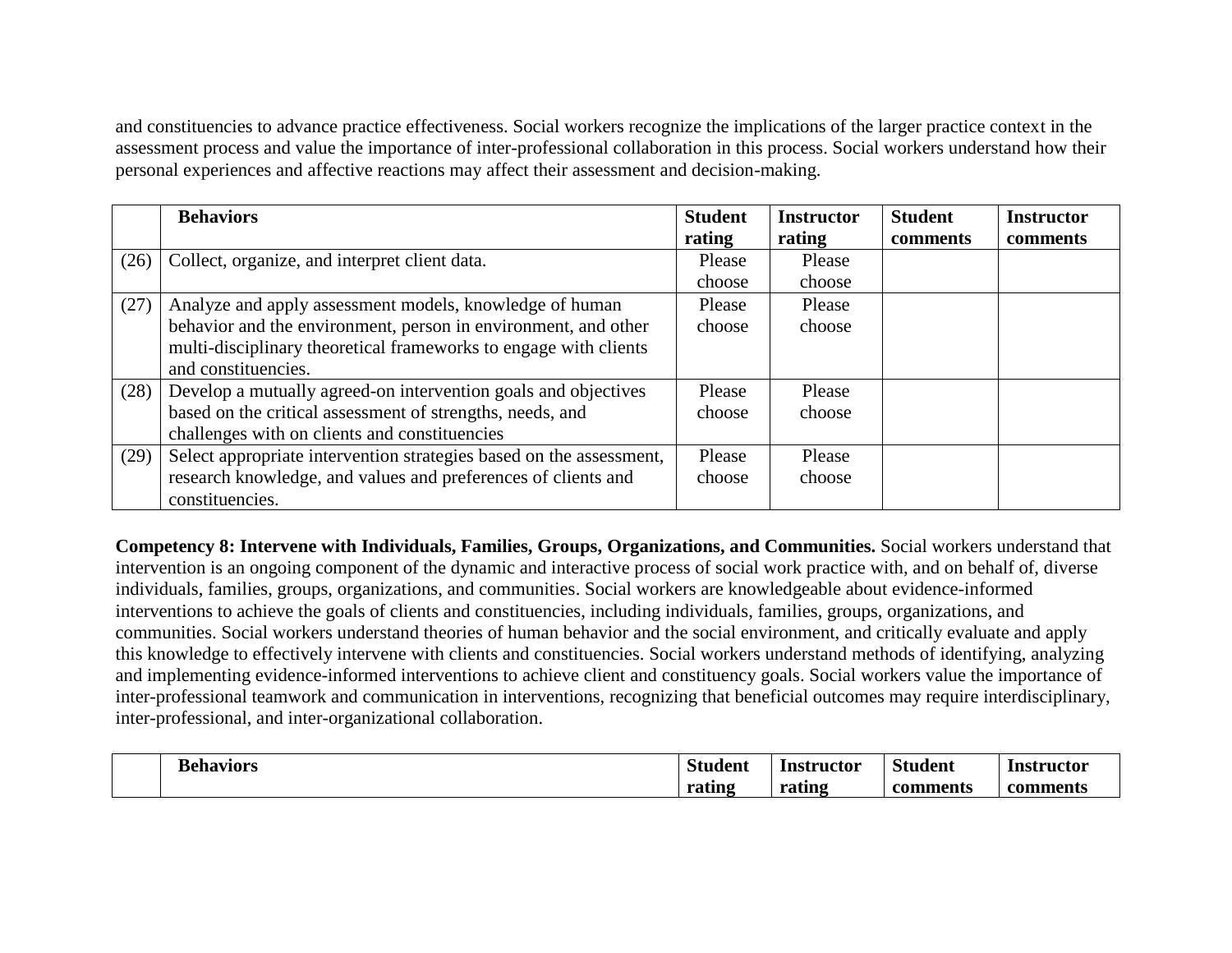| (30) | Critically choose and implement interventions to achieve practice  | Please | Please |  |
|------|--------------------------------------------------------------------|--------|--------|--|
|      | goals and enhance capacities of clients and constituencies.        | choose | choose |  |
| (31) | Analyze prevention and intervention models; apply knowledge of     | Please | Please |  |
|      | human behavior and the environment, person in environment, and     | choose | choose |  |
|      | other multi-disciplinary frameworks to engage with clients and     |        |        |  |
|      | constituencies.                                                    |        |        |  |
| (32) | Use Interprofessional collaboration as appropriate to achieve      | Please | Please |  |
|      | beneficial practice outcomes.                                      | choose | choose |  |
| (33) | Negotiate, mediate, and advocate with and on behalf of diverse     | Please | Please |  |
|      | clients and constituencies.                                        | choose | choose |  |
| (34) | Facilitate effective transitions and endings that advance mutually | Please | Please |  |
|      | agreed-on goals.                                                   | choose | choose |  |

**Competency 9: Evaluate Practice with Individuals, Families, Groups, Organizations, and Communities.** Social workers understand that evaluation is an ongoing component of the dynamic and interactive process of social work practice with, and on behalf of, diverse individuals, families, groups, organizations and communities. Social workers recognize the importance of evaluating processes and outcomes to advance practice, policy, and service delivery effectiveness. Social workers understand theories of human behavior and the social environment, and critically evaluate and apply this knowledge in evaluating outcomes. Social workers understand qualitative and quantitative methods for evaluating outcomes and practice effectiveness.

|      | <b>Behavior</b>                                                    | <b>Student</b> | <b>Instructor</b> | <b>Student</b> | <b>Instructor</b> |
|------|--------------------------------------------------------------------|----------------|-------------------|----------------|-------------------|
|      |                                                                    | rating         | rating            | comments       | comments          |
| (35) | Select and use appropriate methods for evaluation of outcomes.     | Please         | Please            |                |                   |
|      |                                                                    | choose         | choose            |                |                   |
| (36) | Analyze evaluation models, apply knowledge of human behavior       | Please         | Please            |                |                   |
|      | and the environment, person in environment, and other multi-       | choose         | choose            |                |                   |
|      | disciplinary theoretical frameworks in the evaluation of           |                |                   |                |                   |
|      | outcomes.                                                          |                |                   |                |                   |
| (37) | Critically analyze, monitor, and evaluate intervention and         | Please         | Please            |                |                   |
|      | program processes outcomes.                                        | choose         | choose            |                |                   |
| (38) | Apply evaluation findings to improve practice effectiveness at the | Please         | Please            |                |                   |
|      | micro, mezzo and macro levels                                      | choose         | choose            |                |                   |